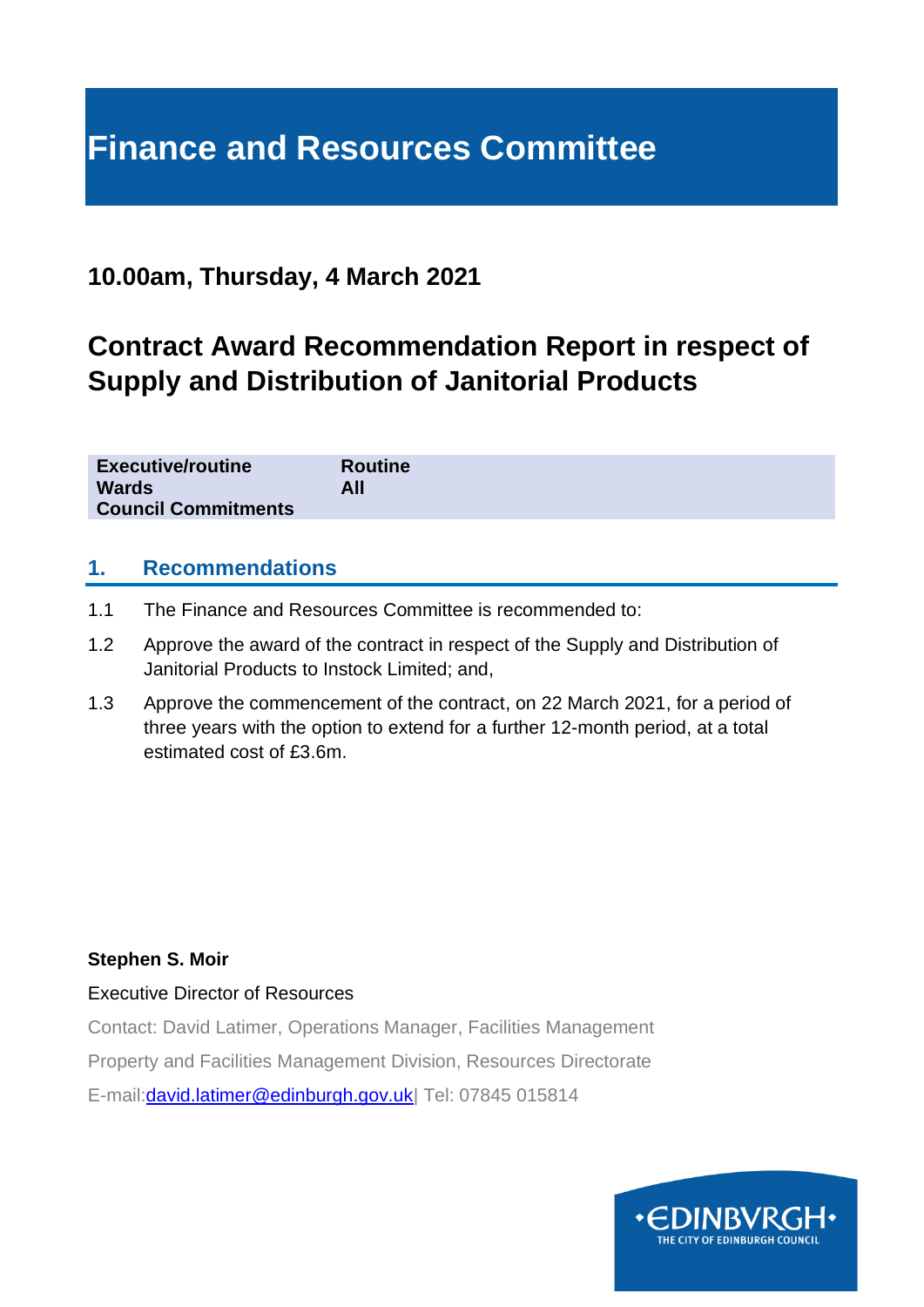# **Report**

# **Contract Award Recommendation of the Supply and Distribution of Janitorial Products**

# **2. Executive Summary**

2.1 This report seeks approval to award the contract for the Supply and Distribution of Janitorial Products to Instock Limited to commence on 22 March 2021 for an initial period of three years with the option to extend for a further 12-month period.

#### **3. Background**

- 3.1 The Council has a requirement for a wide range of janitorial products for use throughout the operational estate with the largest demand being across the education estate.
- 3.2 Current arrangements for janitorial products are from a range of suppliers and therefore the decision was taken to consolidate and undertake a mini competition on the Scotland Excel (SXL) Framework Agreement 12-18 for the Supply and Delivery of Janitorial Products. This SXL framework includes the option to utilise the lot for a one-stop shop which provides the option of contracting with a sole supplier to meet the Council's janitorial requirements.
- 3.3 The contract will provide the Council with a mechanism to procure a range of janitorial products, including but not limited to, paper-towels, toilet rolls, cleaning chemicals, hand-soap, refuse sacks and cleaning equipment such as mops and buckets.
- 3.4 The purpose of this report to confirm the outcome of the mini tender and seek authority to award the contract to the successful bidder.

#### **4. Main report**

4.1 Due to the requirement to appoint a suitably qualified and experienced supplier for the supply and delivery of janitorial products, Commercial and Procurement Services conducted a mini competition on the SXL Framework Agreement 12-18 for the Supply and Delivery of Janitorial Products.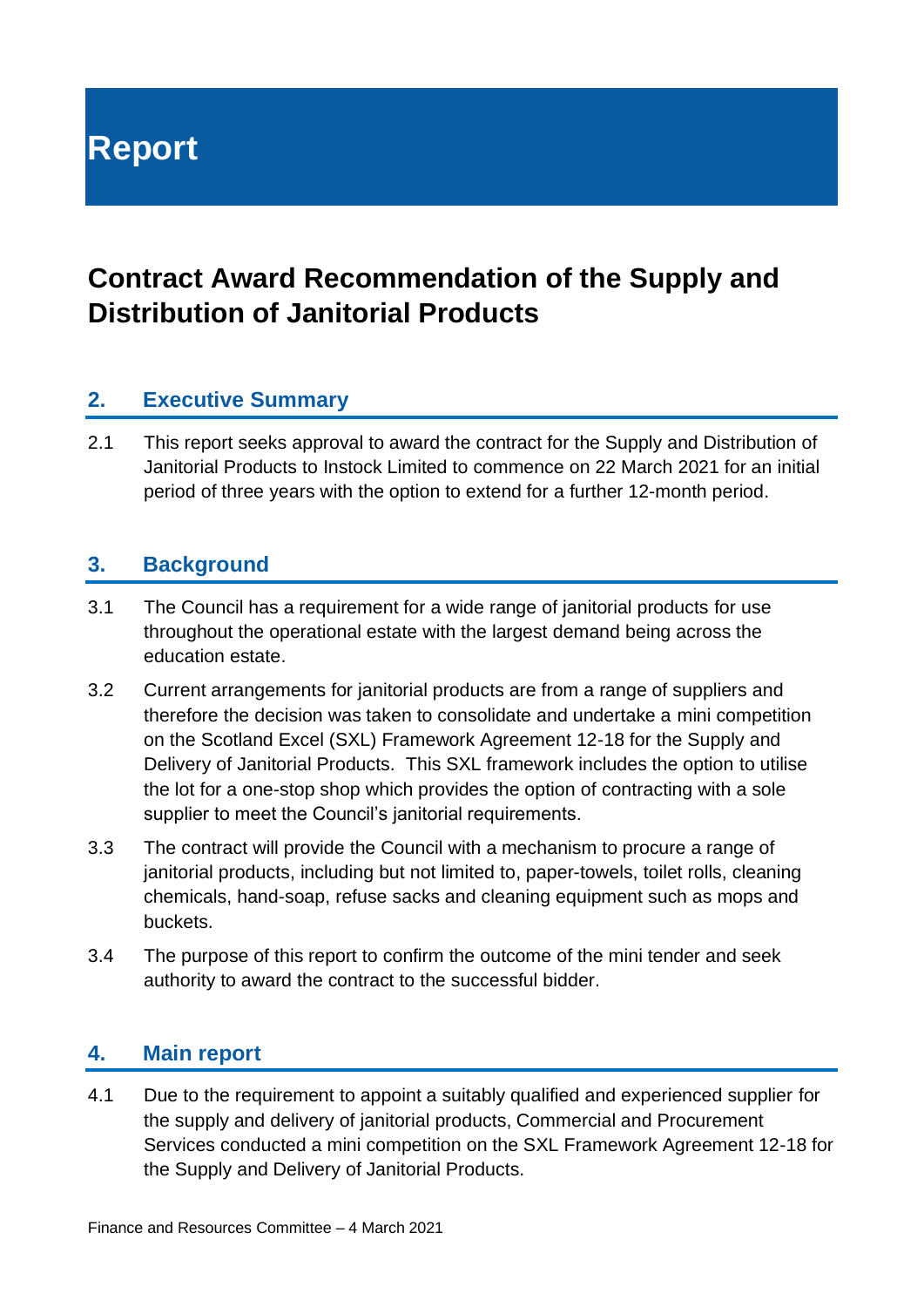4.2 The SXL framework was split into four lots as shown in Figure 1 below:

|  |  |  | <b>Figure 1: Lotting Structure</b> |
|--|--|--|------------------------------------|
|--|--|--|------------------------------------|

| <b>Lot No</b> | <b>Description</b>         |
|---------------|----------------------------|
|               | <b>Paper Products</b>      |
| 2             | <b>Janitorial Products</b> |
| 3             | <b>Chemical Products</b>   |
|               | One-Stop-Shop-Lot          |

- 4.3 After considering all options, the mini competition was published to all seven suppliers on Lot 4 One-Stop-Shop as this was deemed to provide the additional benefit of reducing carbon emissions across the City by having one delivery of all products ordered as opposed to a number of deliveries by multiple suppliers. In turn this provides the supplier with scale as well as helping reduce costs which will also reduce the internal resource on contract administration and management.
- 4.4 Extensive work was carried out by Commercial and Procurement Services and Property and Facilities Management to reduce and consolidate the catalogue and define the Council's core list. This strategy was developed to drive savings from using less non-core purchases and the contract manager will oversee any requests for items to be added to the core list.
- 4.5 In line with the framework requirements, all seven suppliers were invited to tender on the Public Contracts Scotland portal. Prior to their appointment on the SXL framework, all suppliers were pre-vetted to ensure that they satisfied the requirements necessary for the delivery of these goods, including questions on insurance, financial standing, quality management, health and safety and environmental management.
- 4.6 Tenders were evaluated based on the Most Economically Advantageous Tender (MEAT). The weightings applied were as per the terms of the framework:

#### **Technical 18%**

The Technical award Criteria measured aspects, defined by the Council, which are detailed in Figure two: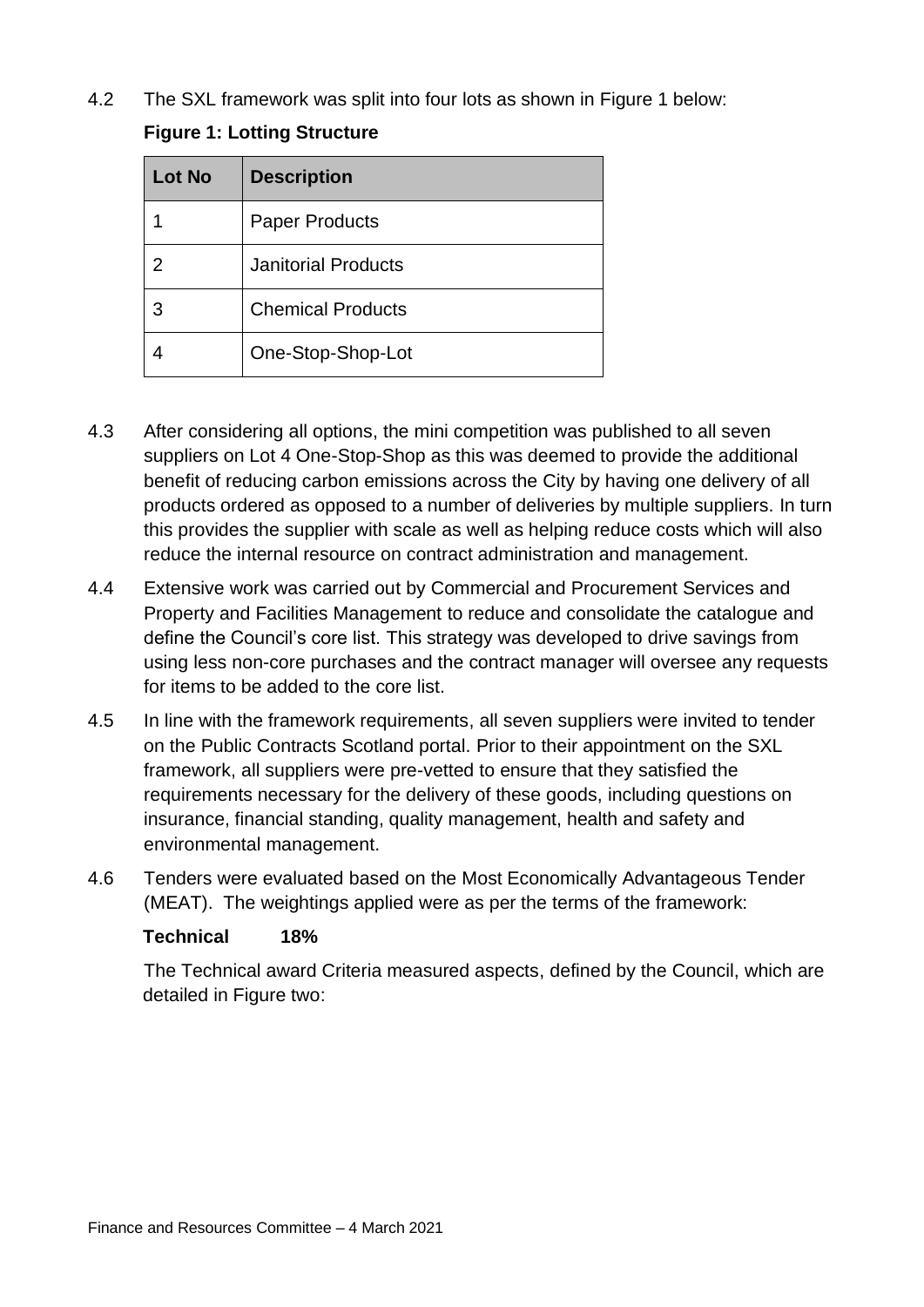#### **Figure 2: Technical Scoring**

| <b>Criteria</b>             | <b>Weighting %</b> |  |
|-----------------------------|--------------------|--|
| Delivery of the Contract    | 35                 |  |
| Performance Management      | 15                 |  |
| <b>Complaints Procedure</b> | 5                  |  |
| The Environment             | 15                 |  |
| <b>Community Benefits</b>   | 10                 |  |
| <b>Business Continuity</b>  | 10                 |  |
| <b>Fair Work Practices</b>  | 10                 |  |
| <b>TOTAL</b>                | 100%               |  |

#### **Commercial 82%**

- 4.7 Bidders were invited to offer a net delivered price for each of the products in a basket of goods for all categories (janitorial, chemicals and paper) which would be multiplied by the total estimated volumes to provide the overall bid total offer price.
- 4.8 The recommendation for award of this contract is based on the completed evaluation scores in the following table:

| <b>TENDERER</b>        | <b>Price</b><br>(max 82%) | <b>Technical</b><br>(max 18%) | <b>TOTAL</b> |
|------------------------|---------------------------|-------------------------------|--------------|
| <b>Instock Limited</b> | 81.72                     | 16.43                         | 98.14        |
| Tenderer <sub>2</sub>  | 82.00                     | 13.95                         | 95.95        |
| Tenderer 3             | 78.55                     | 12.83                         | 91.37        |
| Tenderer 4             | 71.52                     | 12.60                         | 84.12        |

## **5. Next Steps**

5.1 Subject to approval, the contract will be awarded, implemented and mobilised. The contract manager will liaise with the supplier to create a bespoke catalogue for the contracted items to be purchased via Oracle.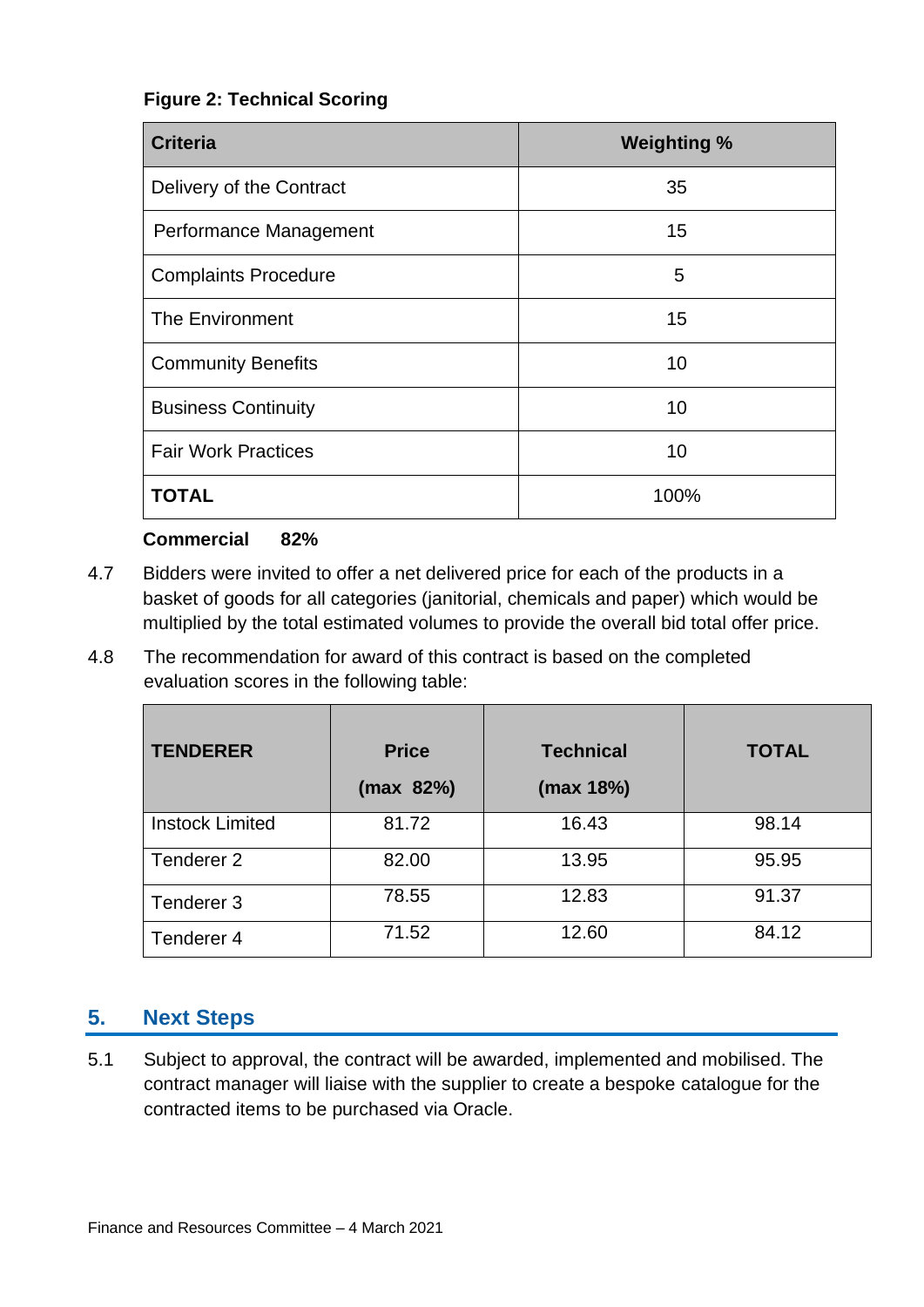5.2 The Contracts and Grants Management team (CAGM) will engage with the contract manager to ensure that effective contract management is delivered throughout the contract lifecycle as detailed in the Contract Management and Handover Report. All efficiencies identified in the procurement process should be delivered by the service area through proactive supplier engagement and monitoring of management information.

# **6. Financial impact**

- 6.1 A benchmarking exercise was conducted on the basket of goods, that the tenderers submitted pricing for, comparing current prices against the new contract pricing submitted by Instock Limited. The result of this benchmarking demonstrated savings of 18.1%. Actual costs/savings are largely dependent on the order quantities and type of product ordered which will be monitored by the contract manager.
- 6.2 The prices are fixed for the first 24 months of the contract as part of the tender. Pricing will be renegotiated with the supplier thereafter for any subsequent years
- 6.3 The costs associated with procuring this contract are estimated at up to £10,000.

## **7. Stakeholder/Community Impact**

- 7.1 This requirement is necessary to fulfil services and provide a consistent level of professionalism by ensuring that identified Janitorial products outlined in the scope are delivered consistently across all Council Services. This is of significant importance during the current pandemic.
- 7.2 Following consideration of the Integrated impact Assessment (IIA), it was agreed that there is no impact to the Council's specific public sector equality duties as none have been identified.
- 7.3 During the term of this contract the contract manager will work with Instock Limited to reduce the amount of non-recyclable packaging and promote re-usable verses single use packaging. Additionally, delivery routes and volume of stock transfer will be mutually agreed to minimise distances travelled.
- 7.4 The supplier has confirmed their commitment to offer community benefits from the community benefits menu within the tender document. Community benefits points will be accrued dependent on the level of spend. The Council will have the option to request that specific community benefits are delivered by Instock Limited such as:
	- Community Projects, Social Inclusion and Wellbeing Activity: such as donation of goods, equipment or time and expertise including support for local recreation, arts and sports events and improvements to local environment or local facilities; and,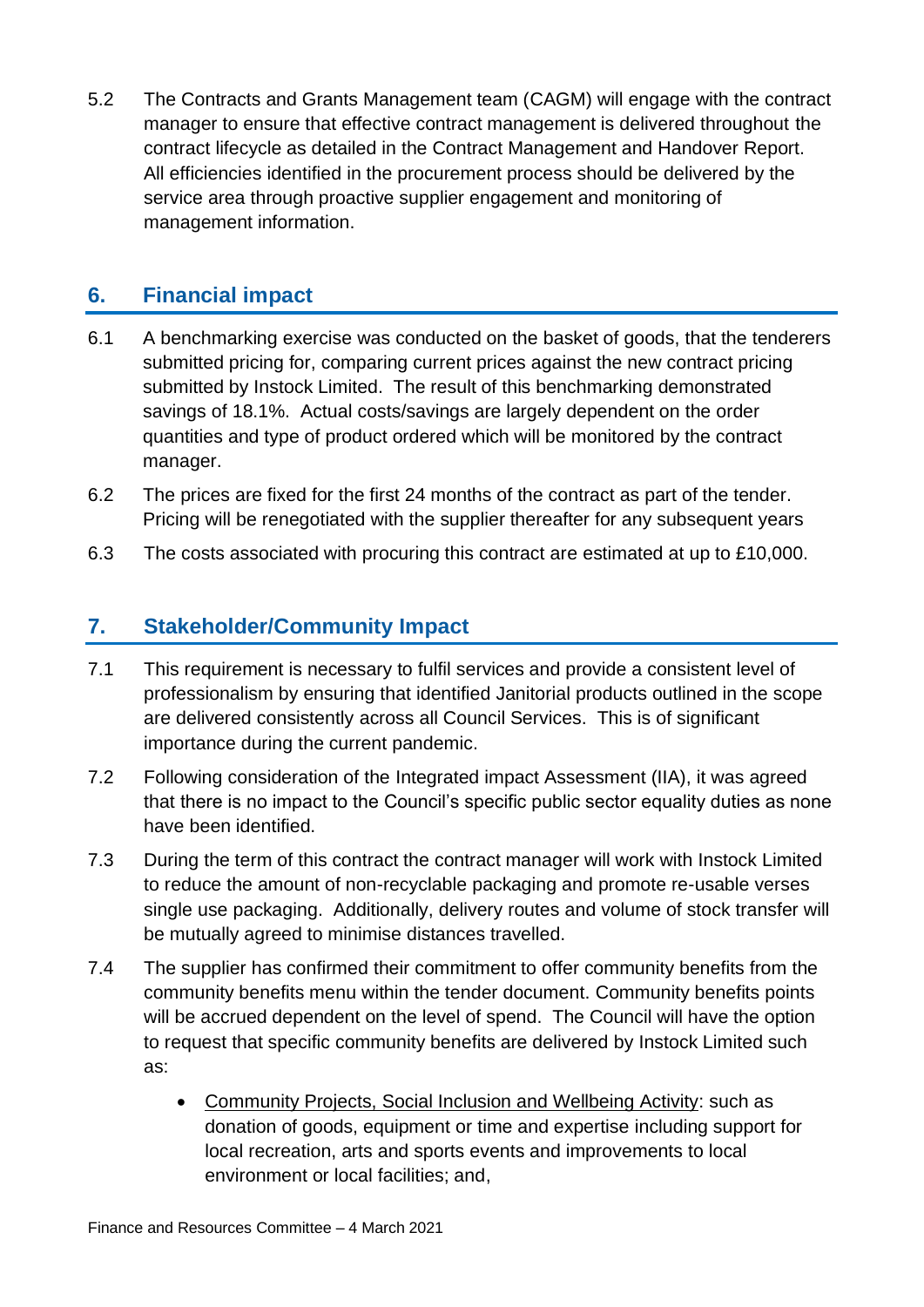- Mentoring and educational support: such as school visits, careers events, mentoring a young person, awareness days or workshops, sponsoring local events.
- 7.5 Instock Limited, whilst not presently accredited, have demonstrated an understanding of fair pay and have a policy in place to ensure fair working practices throughout their supply chain. They have stated that they do not use zero-hour contracts.

## **8. Background reading/external references**

8.1 Not applicable.

#### **9. Appendices**

9.1 Appendix 1 – Summary of Tendering and Tender Evaluation Processes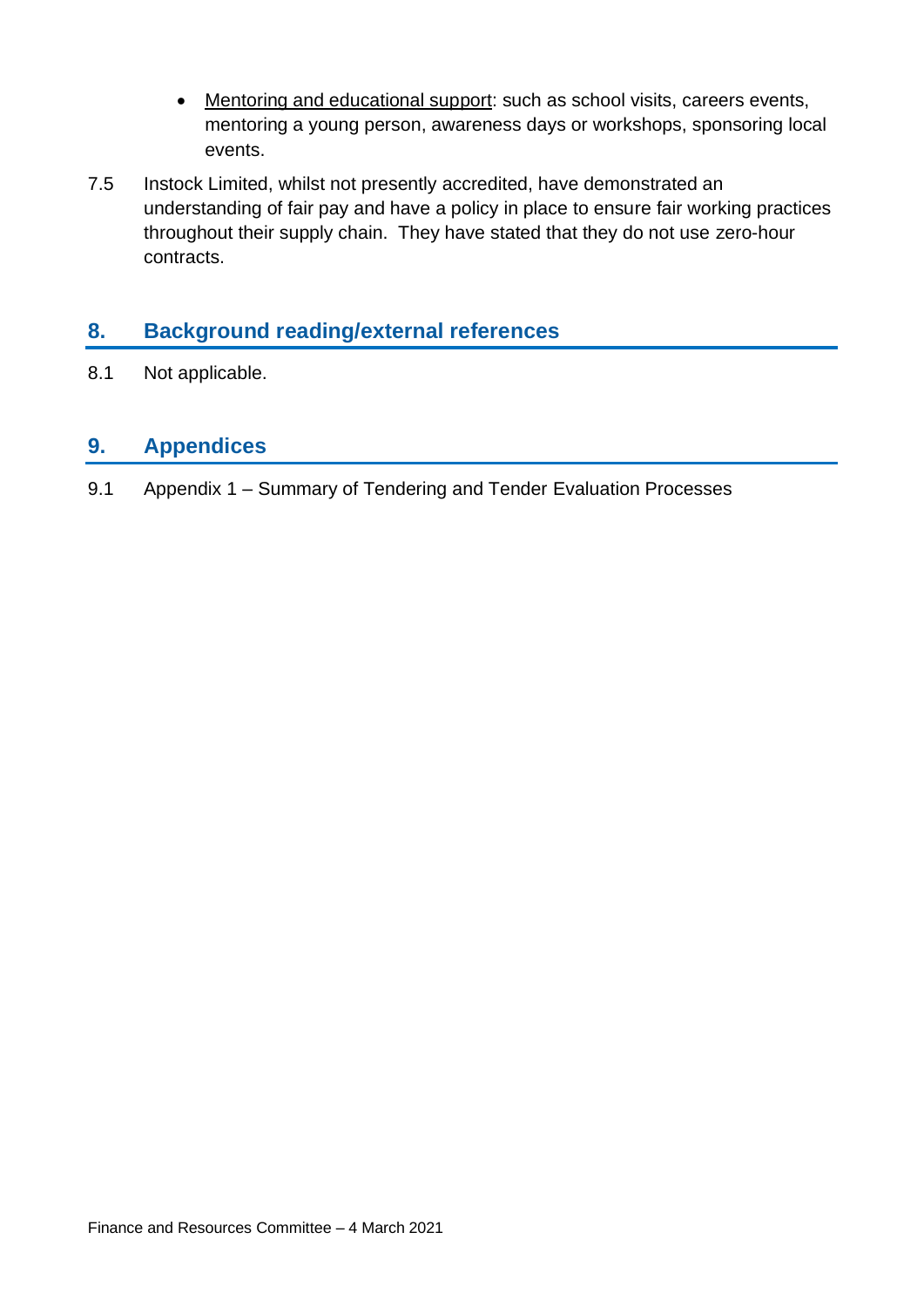# **Appendix 1 – Summary of Tendering and Tender Evaluation Processes**

| <b>Contract</b>                                     | Supply and Delivery of Janitorial Products                                                                                                                                                                 |                                                                    |                      |  |
|-----------------------------------------------------|------------------------------------------------------------------------------------------------------------------------------------------------------------------------------------------------------------|--------------------------------------------------------------------|----------------------|--|
| <b>Contract Period</b>                              | Three years with the option to extend for a further 12<br>months.                                                                                                                                          |                                                                    |                      |  |
| <b>Estimated Aggregate</b><br><b>Contract Value</b> | £3.6m                                                                                                                                                                                                      |                                                                    |                      |  |
| (including extensions)                              |                                                                                                                                                                                                            |                                                                    |                      |  |
| <b>Procurement Route</b><br>Chosen                  | Mini Competition utilising Lot 4 One-Stop-Shop of the<br>Scotland Excel 12-18 Supply and Delivery of Janitorial<br><b>Products</b>                                                                         |                                                                    |                      |  |
| <b>Tenders Returned</b>                             | $\overline{4}$                                                                                                                                                                                             |                                                                    |                      |  |
| Recommended supplier                                |                                                                                                                                                                                                            | <b>Instock Limited</b>                                             |                      |  |
| <b>Price / Quality Split</b>                        |                                                                                                                                                                                                            | <b>Price</b>                                                       | Quality              |  |
|                                                     |                                                                                                                                                                                                            | 82                                                                 | 18                   |  |
|                                                     | The weightings were agreed within the SXL strategy and<br>meetings with the User Intelligence Group (UIG).                                                                                                 |                                                                    |                      |  |
| <b>Cost/Quality Rationale</b>                       | There was a set of Qualification Questions to ensure the<br>suppliers appointed to the framework were suitably<br>qualified. On that basis the weightings were set at the cost:<br>quality ratio of 82:18. |                                                                    |                      |  |
|                                                     |                                                                                                                                                                                                            | <b>Criteria</b>                                                    | Weighting            |  |
| <b>Quality Split Breakdown</b><br>(18%)             | M <sub>1</sub>                                                                                                                                                                                             | <b>Business Continuity - COVID</b><br>19 Supplementary Information | For Information Only |  |
|                                                     | M <sub>2</sub>                                                                                                                                                                                             | Zero Hours Contracts and the<br>Living Wage                        | For Information Only |  |
|                                                     | M <sub>3</sub>                                                                                                                                                                                             | <b>Resource Efficient Scotland</b><br>Pledge                       | For Information Only |  |
|                                                     | M4                                                                                                                                                                                                         | Ability to Transact                                                | For Information Only |  |
|                                                     | Q <sub>1</sub>                                                                                                                                                                                             | Delivery of the Contract                                           | 35                   |  |